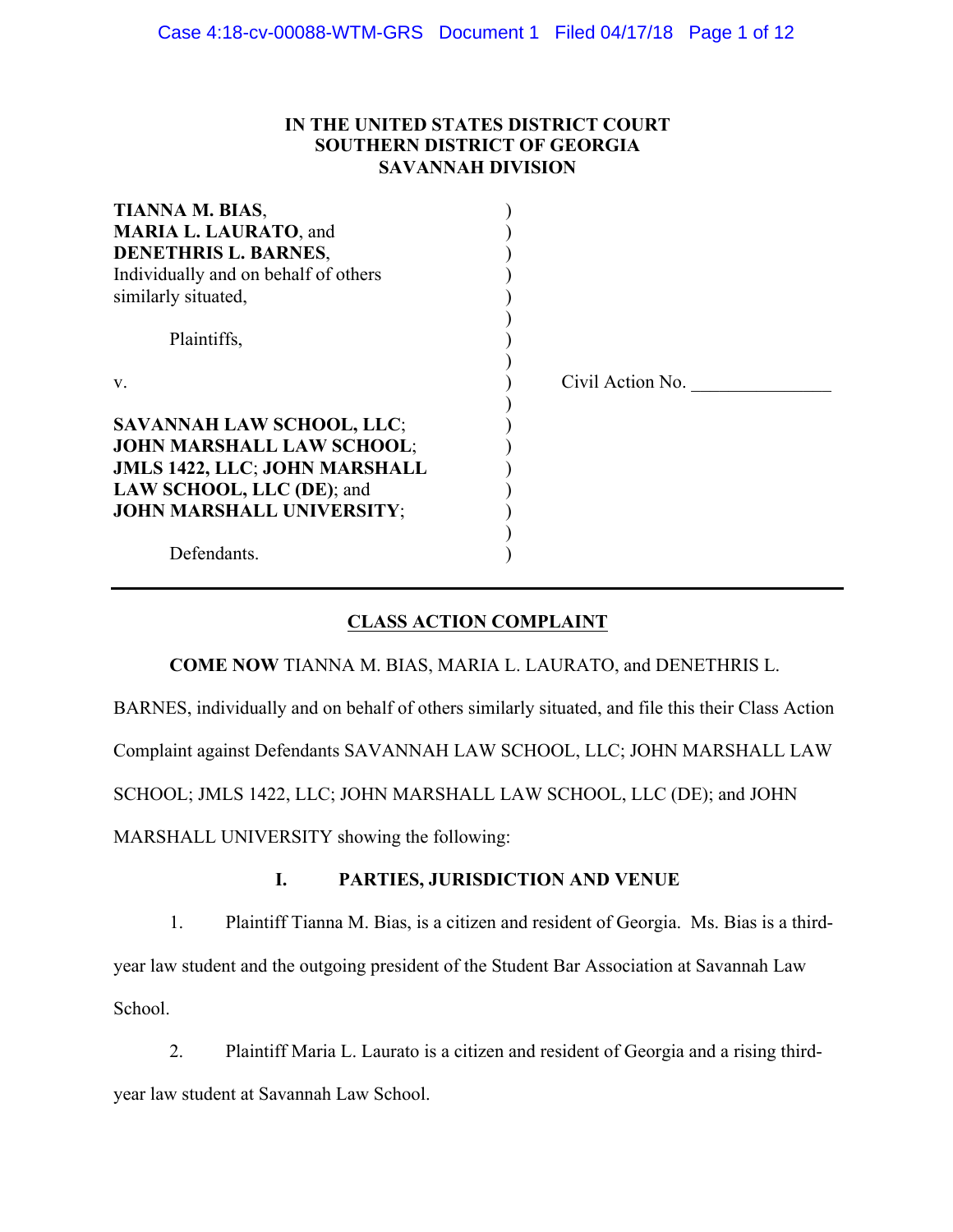#### Case 4:18-cv-00088-WTM-GRS Document 1 Filed 04/17/18 Page 2 of 12

3. Plaintiff Denethris L. Barnes is a citizen and resident of Georgia and a rising third-year law student at Savannah Law School.

4. Defendant Savannah Law School, LLC ("Savannah Law School") is a Georgia limited liability company that maintains its principal office in Georgia. Savannah Law School may be served with process through its registered agent, Malcolm Morris, located at 1422 W. Peachtree Street Atlanta, Georgia 30309.

5. Defendant John Marshall Law School is a Georgia limited liability company that maintains its principal office in Georgia. Savannah Law School may be served with process through its registered agent, Malcolm Morris, located at 1422 W. Peachtree Street Atlanta, Georgia 30309.

6. Defendant JMLS 1422, LLC is a Delaware limited liability company that maintains its principal office in Georgia. JMLS 1422, LLC may be served with process through its registered agent, Michael C. Markovitz, located at 1422 West Peachtree Street, 7th Floor, Atlanta, Georgia 30309.

7. Defendant John Marshall Law School, LLC (DE) is a Delaware limited liability company that maintains its principal office in Georgia. John Marshall Law School, LLC (DE) may be served with process through its registered agent, Malcolm Morris, located at 1422 West Peachtree Street, 7th Floor, Atlanta, Georgia 30309.

8. Defendant John Marshall University is a Georgia corporation that maintains its principal office in Georgia. John Marshall University may be served with process through its registered agent, Malcolm Morris, located at 1422 West Peachtree Street, 7th Floor, Atlanta, Georgia 30309.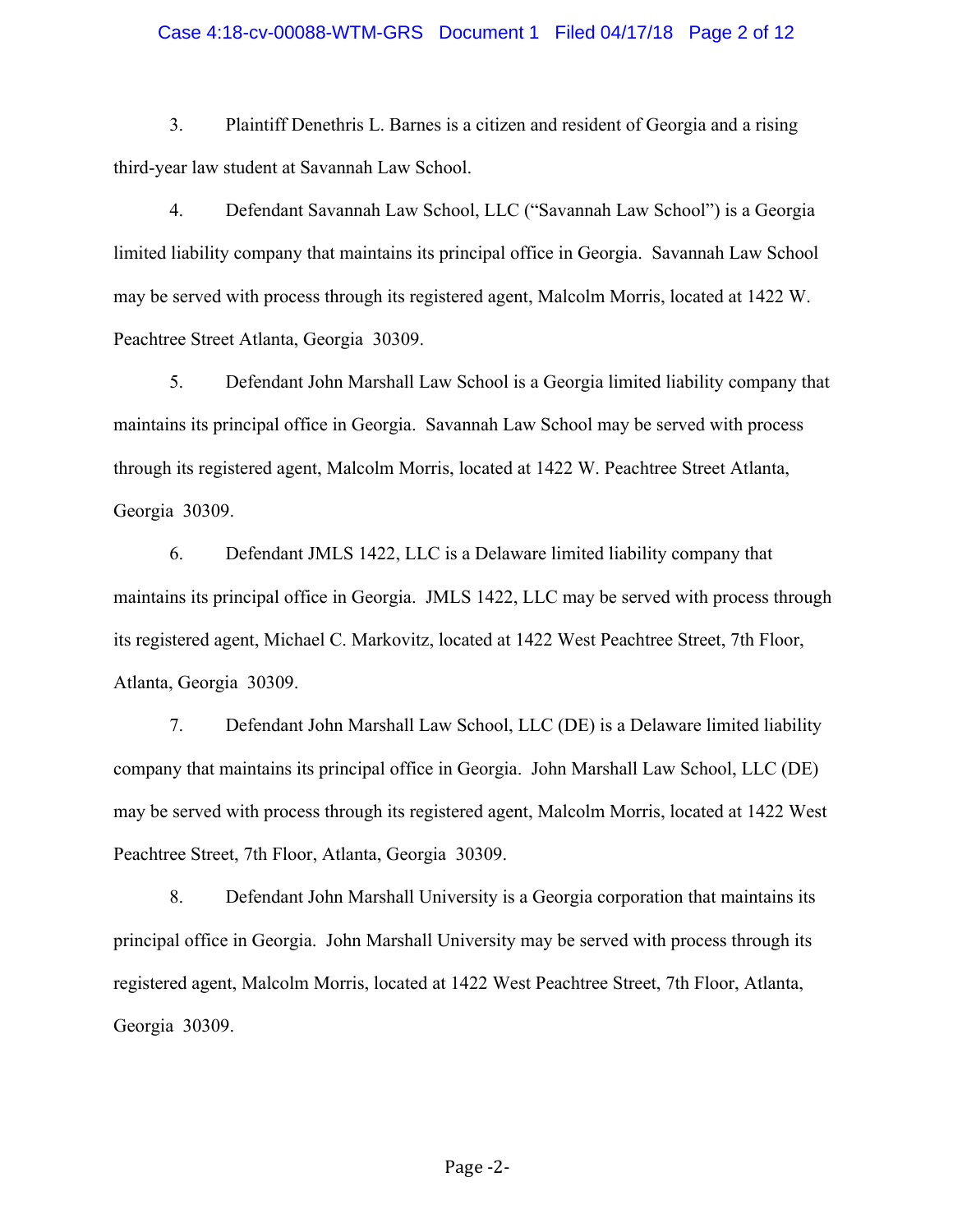#### Case 4:18-cv-00088-WTM-GRS Document 1 Filed 04/17/18 Page 3 of 12

9. This Honorable Court has personal jurisdiction over Defendants in light of the fact that they are domestic entities or are foreign entities authorized to conduct business in this state.

10. This Honorable Court has original jurisdiction over this case pursuant to 28 U.S. Code § 1332(d) because the matter in controversy exceeds the sum or value of \$5,000,000, exclusive of interest and costs, and this is a class action in which one or more members of the class of plaintiffs is a citizen of a State different from any defendant.

11. Venue for this action is proper in this Honorable Court in light of the fact that Defendants have an office and transact business in Chatham County, Georgia and the negligent and wrongful acts and/or omissions that form that basis of Plaintiffs' claims substantially, if not wholly, occurred within the confines of Chatham County, Georgia.

#### **II. FACTUAL ALLEGATIONS**

12. Upon information and belief, Defendants own and/or operate the property and/or institution known as Savannah Law School located in Savannah, Georgia.

13. Savannah Law School was founded in 2011 and, at all relevant times, has operated out of the historic former Warren A. Candler Hospital building located at 516 Drayton Street (the "Drayton Street property").

14. Savannah Law School enrolled its first class of students in August 2012.

15. At all times relevant to this action, the Savannah Law School enrolled between approximately 115 – 200 students.

16. Full-time Savannah Law School students were charged approximately \$21,100.00 per semester in tuition while part-time students were charged approximately \$12,660.00.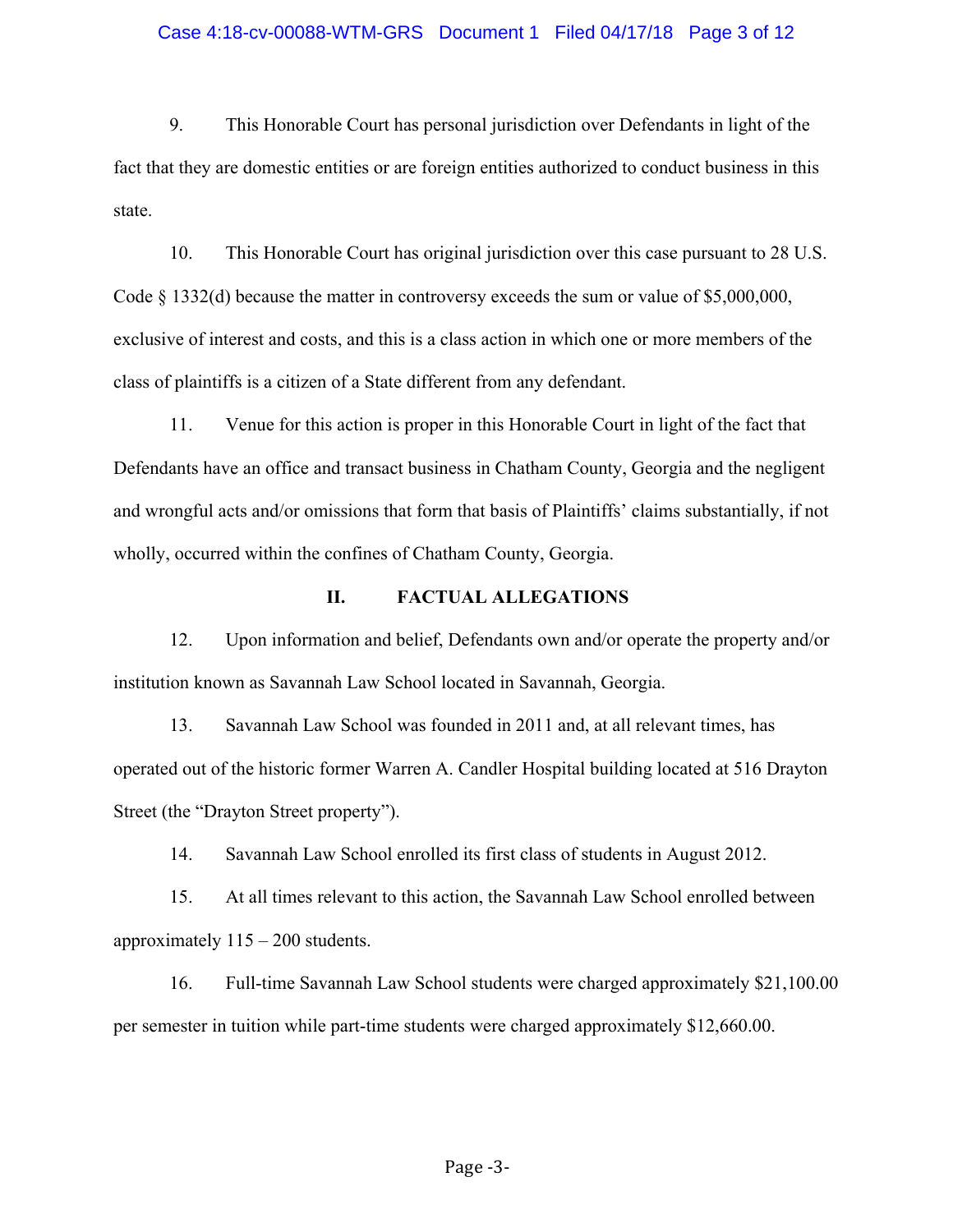#### Case 4:18-cv-00088-WTM-GRS Document 1 Filed 04/17/18 Page 4 of 12

17. In December 2014, the American Bar Association ("ABA") recognized the Savannah Law School as an approved branch of the fully-accredited Atlanta's John Marshall Law School.

18. At all times relevant to this Complaint, Defendants represented to current and prospective law students that Savannah Law School was financially sound and able provide to a program of legal studies that would enable its students to graduate and gain employment in the legal profession.

19. Defendants' representations that Savannah Law School would continue to be accredited by the ABA and be able to provide a full academic curriculum from its downtown location at the Drayton Street property were material to the decision of Plaintiffs and the class to enroll at the school and pay the required tuition or deposit.

20. On October 12, 2017, the ABA informed Atlanta's John Marshall Law School that its Accreditation Committee had determined that the school was "significantly out of compliance with ABA standards."

21. Such non-compliance included the school's failure to "maintain a rigorous program of legal education that prepares its students, upon graduation, for admission to the bar and for effective, ethical, and responsible participation as members of the legal profession" and its failure "to provide academic support designed to afford students a reasonable opportunity to complete the program of legal education, graduate, and become members of the legal profession."

22. The ABA directed Atlanta's John Marshall Law School to submit a report demonstrating that the school was in compliance with ABA standards or appear at a hearing before the Accreditation Committee in June 2018.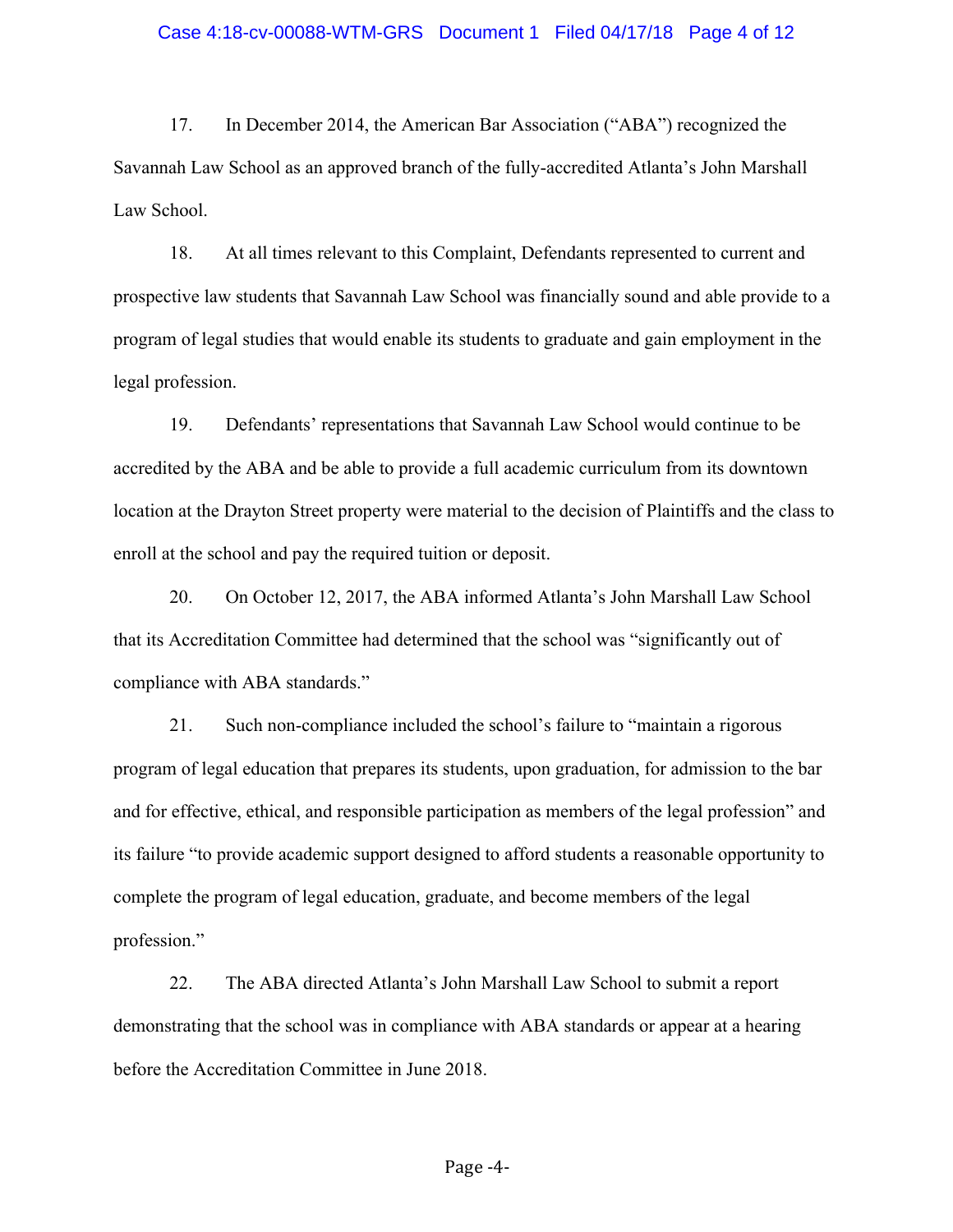#### Case 4:18-cv-00088-WTM-GRS Document 1 Filed 04/17/18 Page 5 of 12

23. The ABA's determination with respect to Atlanta's John Marshall Law School also jeopardized Savannah Law School's accreditation, which was dependent up the Atlanta school's status.

24. On October 24, 2017, Savannah Law School advised its students of the ABA's determination with respect to Atlanta's John Marshall Law School, but suggested that it should not be of immediate concern to them.

25. Thereafter, Savannah Law School continued to accept applications and deposits from prospective students seeking to enroll for the Fall 2018 semester.

26. On March 22, 2018, Savannah Law School notified its faculty and students that it had sold the Drayton Street property and that it would cease operations at the end of the Spring 2018 semester.

27. As a result of the planned closure of Savannah Law School and uncertainty regarding its accreditation status, the value of law degrees that have been, or will be, issued by the school have been diminished, the expectations of Plaintiffs and the class of receiving their full legal education from the downtown location have been dashed, and current and prospective students who have paid tuition or deposits have lost the benefit from such payments.

28. Plaintiffs and the class have suffered and likely will continue to suffer financial and other non-economic harms as a result of the planned closure of Savannah Law School.

#### **III. CLASS DEFINITION AND CLASS ACTION ALLEGATIONS**

29. Plaintiffs bring this action individually and on behalf of others similarly situated pursuant to O.C.G.A. § 9-11-23 (a), (b)(1)(B) and (b)(3). The class of those individuals whom the Plaintiffs seek to represent is defined as follows: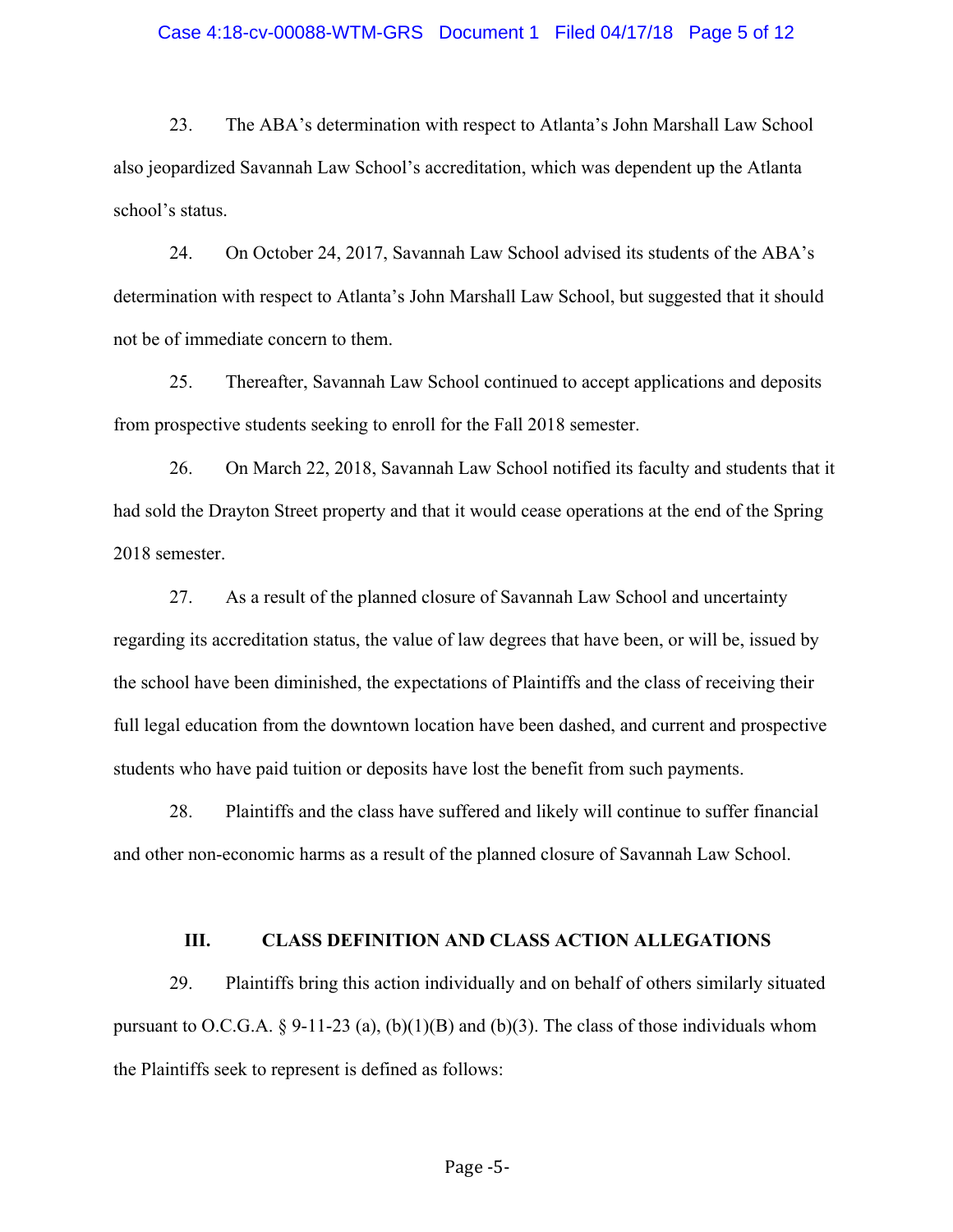All persons who were enrolled as students at Savannah Law School during the 2017-2018 academic year or had been accepted for admission to Savannah Law School for the Fall 2018 semester.

Excluded from the class are those persons who hold or have held executive or legal positions with any of the Defendants, the spouses or children of any such persons, any spouses or children of Plaintiffs' counsel, and any spouses or children of any judge, magistrate or special master to whom this case may be assigned or referred, in whole or in part.

30. The described class is anticipated to be comprised of over more than one hundred

(100) individuals and is so numerous as to make it impractical to bring all such persons before

the Court.

31. There are questions of law and fact common to the class, as all of the class

members are current or admitted new students at Savannah Law School and suffered loss due to the planned closure of the school.

- 32. The questions of fact expected to be common to the class include:
- a) the statements and representations made or implied by Defendants regarding Savannah Law School's accreditation status and financial status;
- b) the facts and circumstances surrounding the sale of the Drayton Street property;
- c) the facts and circumstances surrounding the investigation by the ABA into Atlanta's John Marshall Law School's accreditation status;
- d) whether Defendants' actions or inactions, including the closure of Savannah Law School, will diminish the value of law degrees issued by the institution;
- e) whether Defendants made material misrepresentations to current and prospective Savannah Law School students;
- f) whether Defendants should be required to compensate Plaintiffs and the members of the class for the losses and harms , damage and/or delay related to their POVs.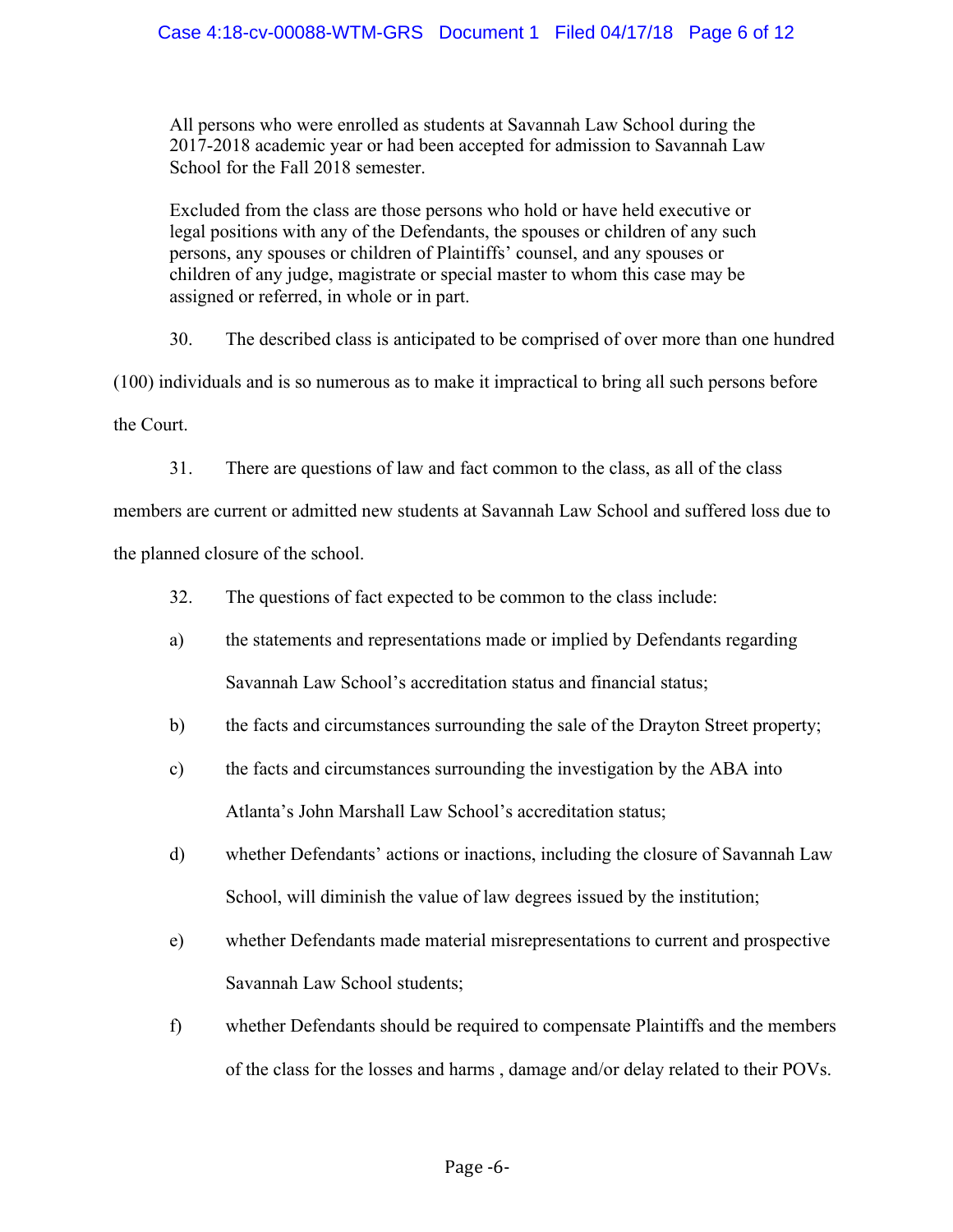# Case 4:18-cv-00088-WTM-GRS Document 1 Filed 04/17/18 Page 7 of 12

33. Plaintiffs were all enrolled at Savannah Law School for the 2017-2018 academic year.

34. The claims of the representative Plaintiffs are typical of the claims of the putative class.

35. The representative Plaintiffs will fairly and adequately protect the interests of the class. The prosecution of separate actions by individual members of the class would create a risk of inconsistent or varying adjudication with respect to individual members of the class which would establish incompatible standards of conduct for the party opposing the class.

36. The prosecution of separate actions by individual members of the class would create a risk of adjudication with respect to individual members of the class which would, as a practical matter, be dispositive of the interests of other members not parties to the adjudication or substantially impair or would impede their ability to protect their interests.

37. The questions of law or fact alleged in this Complaint predominate over any questions affecting only individual members.

38. A class action is superior to all other methods for the fair and efficient adjudication of this controversy.

39. Maintaining this case as a class action is superior to other available methods for the fair efficient adjudication of this controversy in light of the fact that a) many of the individual claims of the class members will likely be relatively small, b) the relatively small size of many of the individual claims will likely deter the class members from seeking redress separately, c) many of the members of the class will have a relatively minor interest in controlling the prosecution of the case due to the relatively small size of their individual claims, d) concentrating all of the claims of the proposed class members in Chatham County is desirable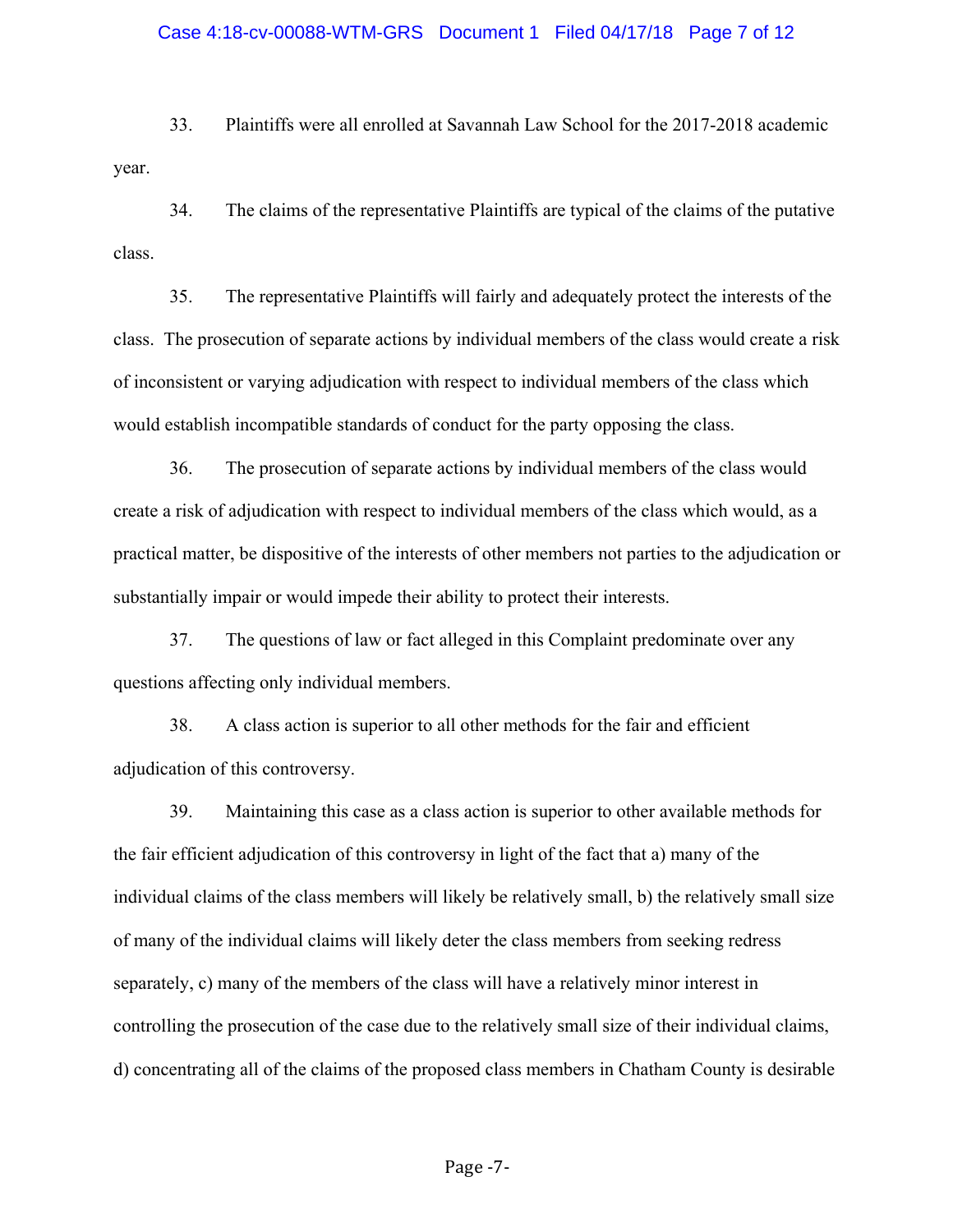#### Case 4:18-cv-00088-WTM-GRS Document 1 Filed 04/17/18 Page 8 of 12

since Savannah Law School is located here, and e) due to the uniform and consistent nature of Defendants' conduct and the relative ease by which a class member's damages can be calculated, there should be no particular difficulties with managing this case as a class action.

40. The representatives of the class have no claims contrary or antagonistic to the class.

41. The Plaintiffs , as representatives of the class, have engaged and retained counsel competent and experienced in class actions and complex litigation.

### **IV. CAUSES OF ACTION**

#### *Count I – Negligence*

42. As the owners and/or operators of the Drayton Street property and/or Savannah Law School, Defendants owed Plaintiffs and the class the duty to reasonably ensure that the school remained ABA-accredited and financially sound.

43. Defendants further owed Plaintiffs and the class a duty to remain in operation thereby allowing them to complete their legal studies and earn their law degrees.

44. Defendants breached these duties when they undertook actions or otherwise failed to act in such a manner that placed the ABA accreditation of Atlanta's John Marshall Law School, and by extension the accreditation of Savannah Law School, in jeopardy.

45. Defendants further breached these duties when they sold the Drayton Street property during the middle of an academic year and without prior notice to its current and prospective students.

46. Defendants further breached these duties when Savannah Law School unexpectedly announced that it intended to cease operations in the middle of a semester.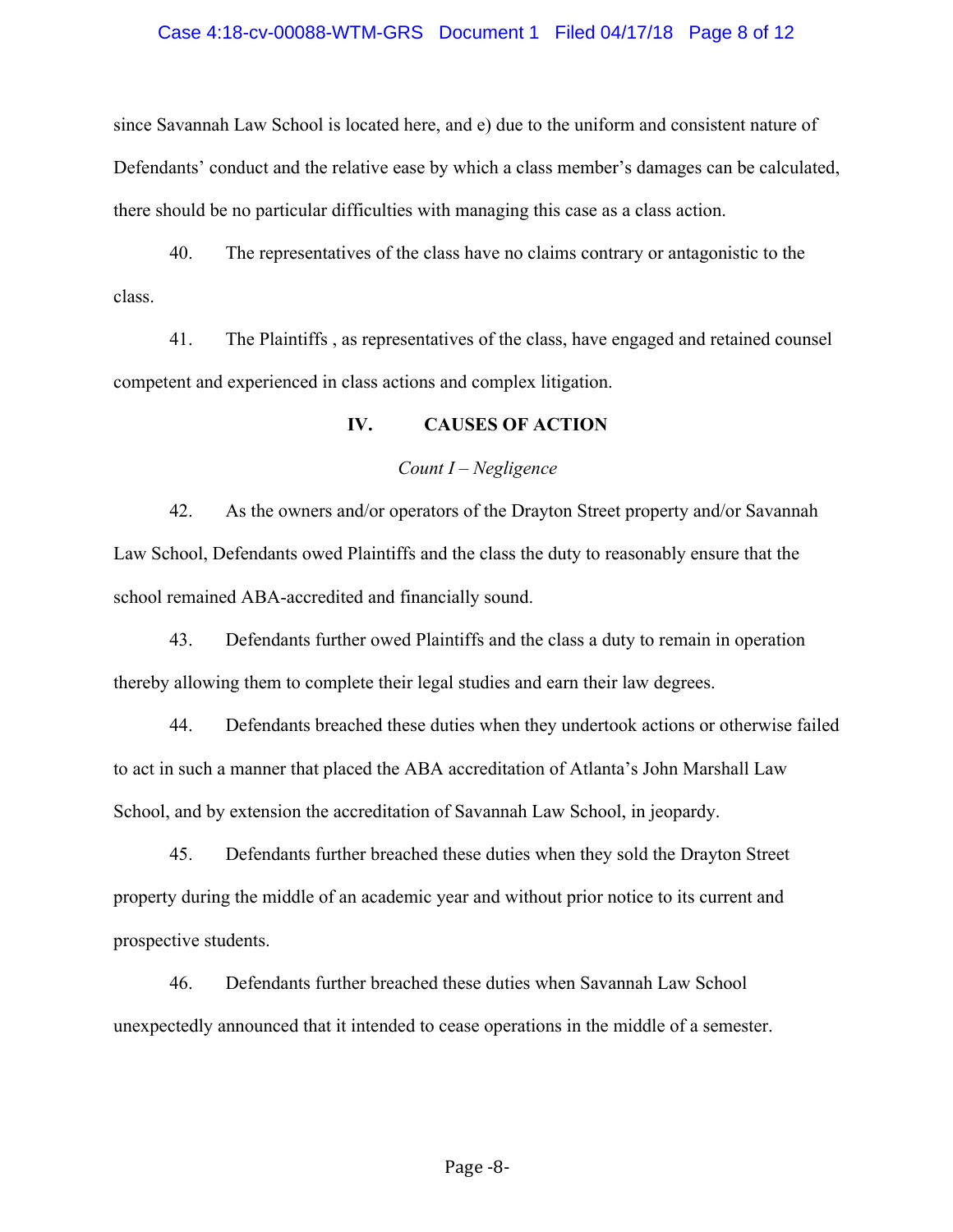#### Case 4:18-cv-00088-WTM-GRS Document 1 Filed 04/17/18 Page 9 of 12

47. As a proximate result of Defendants' negligence, Plaintiffs and the class have suffered harm.

#### *Count II – Conversion*

48. In light of Defendants' negligent and improper conduct described herein, Plaintiffs and the putative class are entitled to either a refund of all amounts they have paid related to the 2017-2018 academic year or a refund of all deposits they have paid related to enrolling at Savannah Law School for the fall semester of 2018, which amounts are currently in the possession of Defendants.

49. Defendants have refused to return such monies, despite demands from Plaintiffs and the class.

50. These monies comprise a specific, separate, identifiable, and traceable fund that belongs to Plaintiffs and the class but that currently remains in the possession of Defendants.

51. Defendants are liable to the Plaintiffs and the class as a result of their conversion of such funds.

#### *Count III – Negligent/Intentional Misrepresentation*

52. Defendants represented to Plaintiffs and the putative class that Savannah Law School operated and would continue to operate as an accredited law school from its location at the Drayton Street property.

53. Defendants negligently or intentionally made such representations for the purpose of inducing Plaintiffs and the class to rely upon them.

54. Plaintiffs and the class did rely upon such representations to their detriment.

55. As a proximate result of Defendants' negligent and/or intentional misrepresentations, Plaintiffs and the class have suffered harm.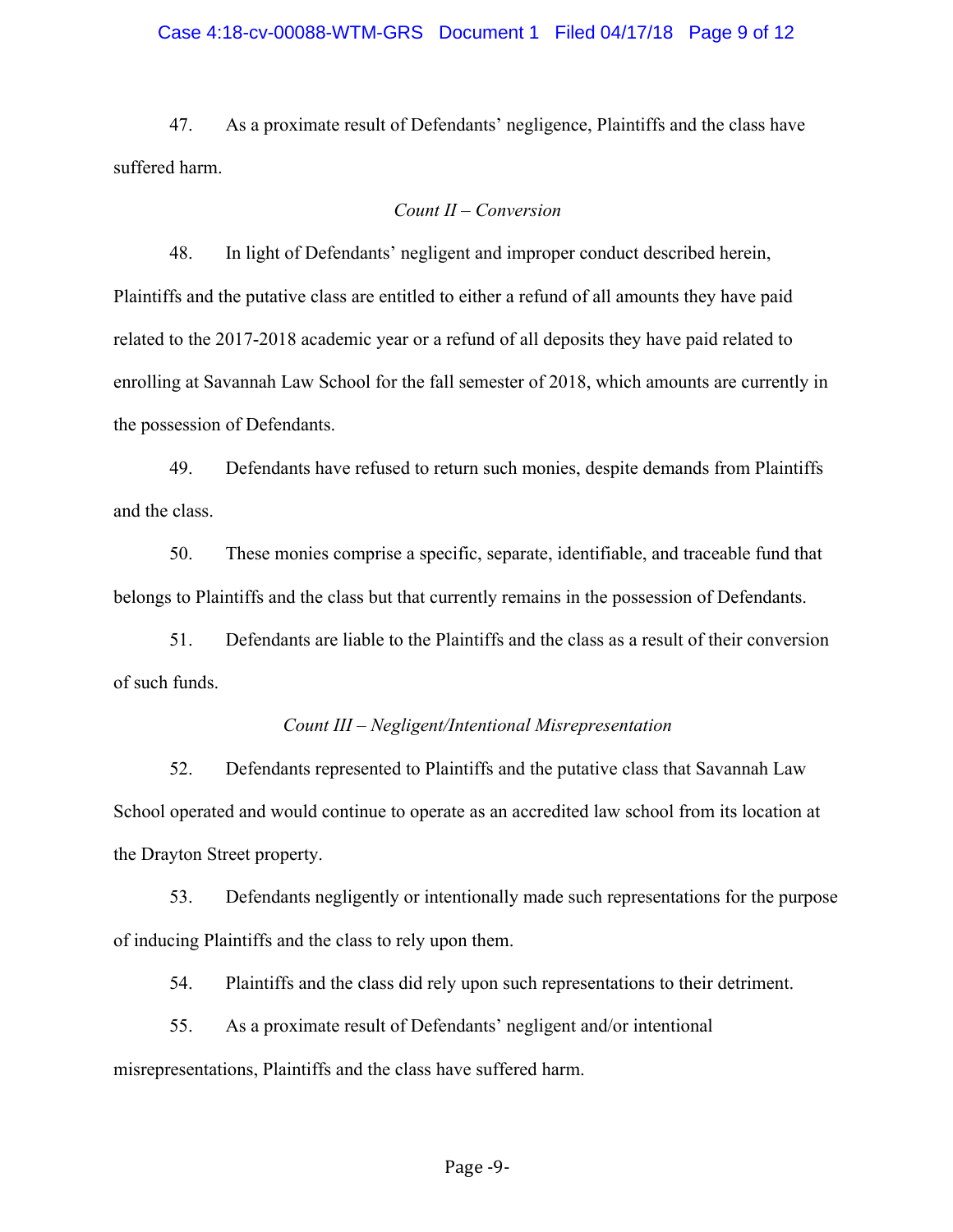## *Count IV – Breach of Contract*

56. The relationship between Defendants and Plaintiffs and the class constituted a valid and binding contract between the parties.

57. Defendants breached the terms of this contract when Savannah Law School failed to remain financially viable and its ABA accreditation was placed in danger of revocation.

58. Defendants further breached the terms of this contract when the Drayton Street property was sold in the middle of an academic year and Savannah Law School announced that it was closing it doors mid-semester.

59. As a proximate result of Defendants' breaches of their contractual obligations, Plaintiffs and the class have suffered harm.

## *Count V – Punitive Damages*

60. Defendants' conduct towards Plaintiffs and the class evidence willful misconduct, malice, fraud, wantonness, oppression, or that entire want of care which would raise the presumption of conscious indifference to consequences.

61. Plaintiffs and the class are therefore entitled to punitive damages from Defendants to punish and deter such conduct.

## *Count VI – Attorneys' Fees*

62. In their dealings with Plaintiffs and the class, Defendants have acted in bad faith, have been stubbornly litigious, and/or have caused Plaintiff and the class unnecessary trouble and expense.

63. Plaintiffs and the class are therefore entitled to collect attorneys' fees and litigation expenses from Defendants pursuant to O.C.G.A. § 13-6-11.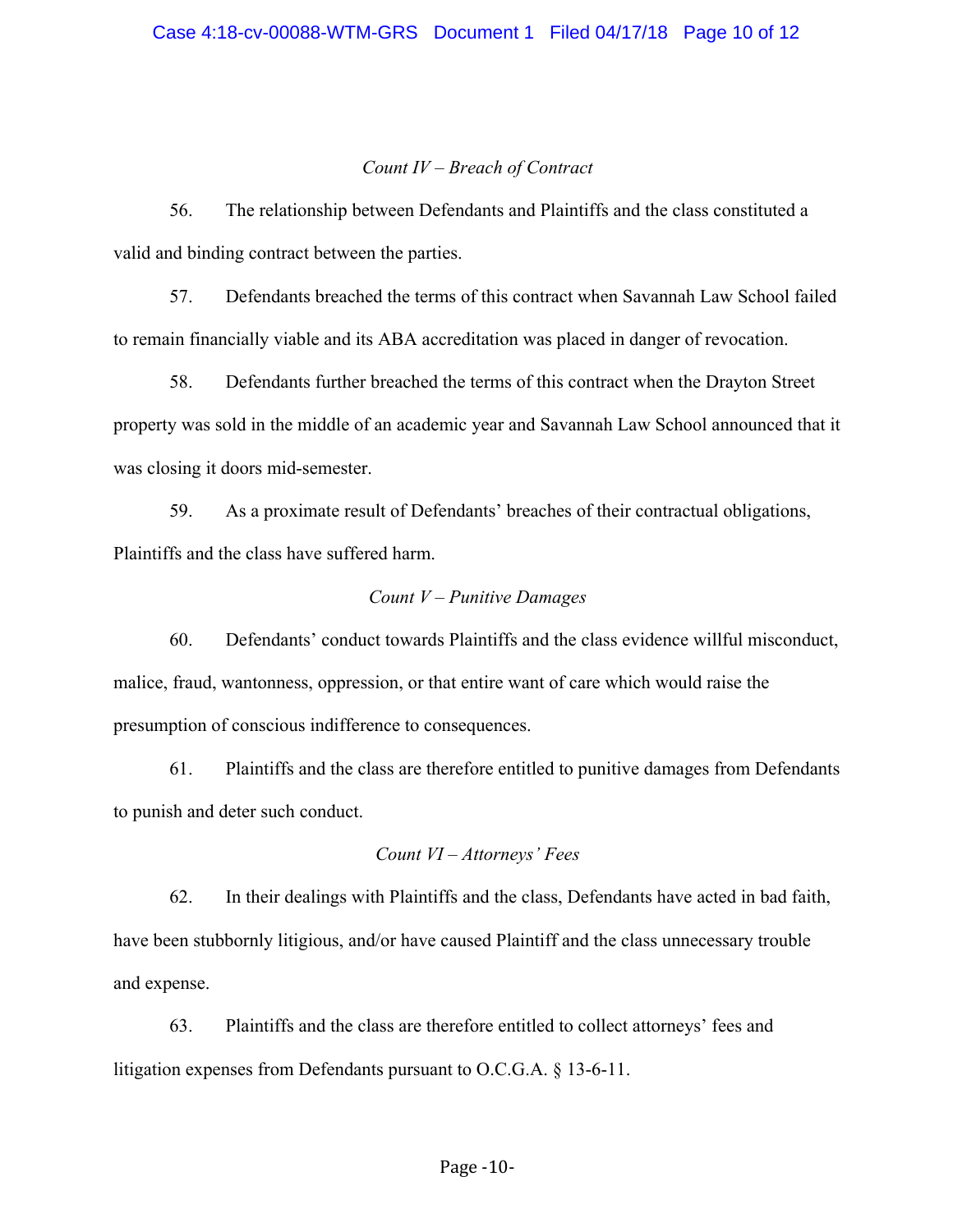WHEREFORE, Plaintiffs and the class pray for the following relief:

- (a) That summons and process issue and be served upon Defendants;
- (b) For a trial by a jury;
- (c) That this Court certify the plaintiff class as to Plaintiffs' claims pursuant to Fed. R. Civ. P. 23;
- (d) That counsel for Plaintiffs be approved as counsel for the class.
- (e) That the Plaintiff class be awarded an appropriate sum to compensate them for their damages as allowed by law;
- (f) That the Plaintiff class be awarded punitive damages in an amount sufficient to punish and/or deter similar conduct;
- (g) That the Plaintiff class recover attorney's fees and all costs of litigation; and
- (h) For such other and further relief as the Court deems just and proper.

THIS 17<sup>th</sup> day of April, 2018.

*/s/ Jeremy S. McKenzie*  Jeremy S. McKenzie Georgia Bar No. 436655

*/s/ C. Dorian Britt*  C. Dorian Britt Georgia Bar No. 083259

*/s/ R. Paul Hart, III*  R. Paul Hart, III Georgia Bar No. 333694

KARSMAN, MCKENZIE & HART 21 West Park Avenue Savannah, Georgia 31401 (912) 335-4977 telephone (912) 388-2503 facsimile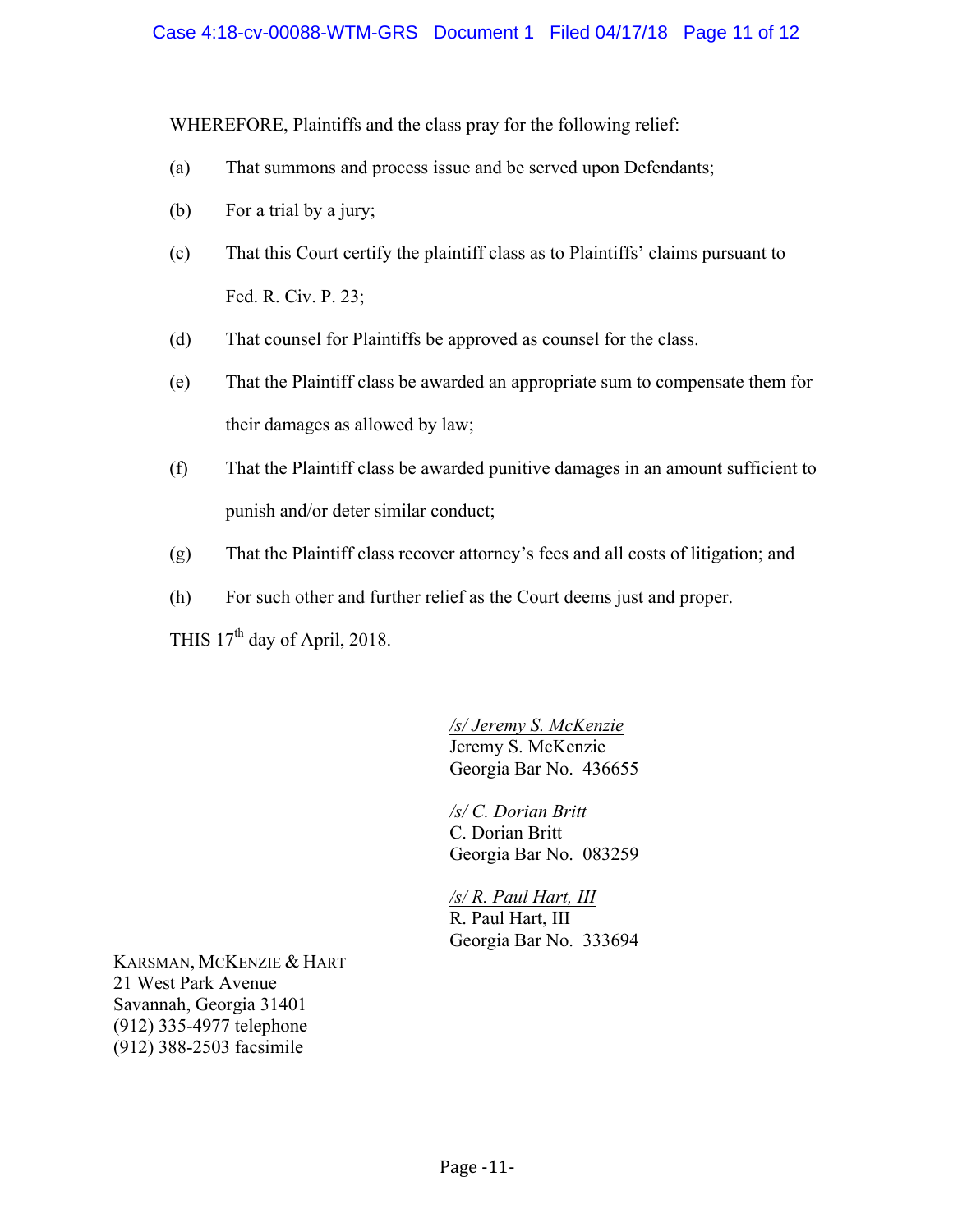Case 4:18-cv-00088-WTM-GRS Document 1 Filed 04/17/18 Page 12 of 12

*/s/ John D. Hafemann* John D. Hafemann Georgia Bar No. 327982

21 West Park Avenue Savannah, Georgia 31401 (843) 441-3356 telephone (912) 388-2503 facsimile